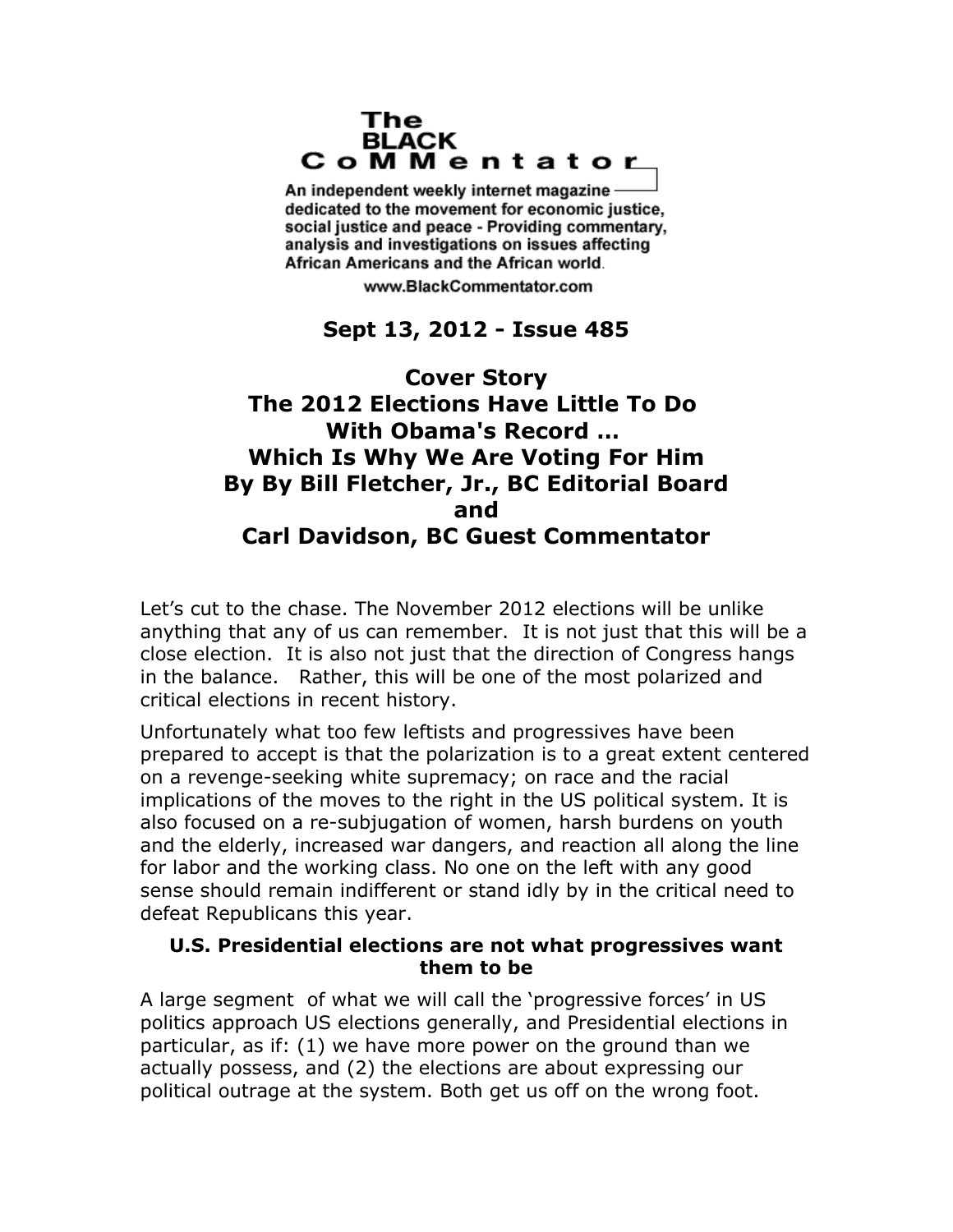The US electoral system is among the most undemocratic on the planet. Constructed in a manner so as to guarantee an ongoing dominance of a two party duopoly, the US electoral universe largely aims at reducing so-called legitimate discussion to certain restricted parameters acceptable to the ruling circles of the country. Almost all progressive measures, such as Medicare for All or Full Employment, are simply declared 'off the table.' In that sense there is no surprise that the Democratic and Republican parties are both parties of the ruling circles, even though they are quite distinct within that sphere.

The nature of the US electoral system--and specifically the ballot restrictions and 'winner-take-all' rules within it--encourages or pressures various class fractions and demographic constituency groups to establish elite-dominated electoral coalitions. The Democratic and Republican parties are, in effect, electoral coalitions or party-blocs of this sort, unrecognizable in most of the known universe as political parties united around a program and a degree of discipline to be accountable to it. We may want and fight for another kind of system, but it would be foolish to develop strategy and tactics not based on the one we actually have.

The winner-take-all nature of the system discourages independent political parties and candidacies on both the right and the left. For this reason the extreme right made a strategic decision in the aftermath of the 1964 Goldwater defeat to move into the Republican Party with a long-term objective of taking it over. This was approached at the level of both mass movement building, e.g., anti-busing, anti-abortion, as well as electoral candidacies. The GOP right's 'Southern Strategy' beginning in 1968 largely succeeded in chasing out most of the pro-New Deal Republicans from the party itself, as well as drawing in segregationist Democratic voters in the formerly 'Solid South.'

Efforts by progressives to realign or shift the Democratic Party, on the other hand, were blunted by the defeat of the Mississippi Freedom Democratic Party in 1964, and later the defeat of the McGovern candidacy in 1972, during which time key elements of the party's upper echelons were prepared to lose the election rather than witness a McGovern victory. In the 1980s a very different strategy was advanced by Rev. Jesse Jackson and the Rainbow insurgencies that aimed at building—at least initially—an independent, progressive organization capable of fielding candidates within the Democratic primaries. This approach—albeit independent of Jackson himself—had an important local victory with the election of Mayor Harold Washington in Chicago. At the national level, however, it ran into a different set of challenges by 1989.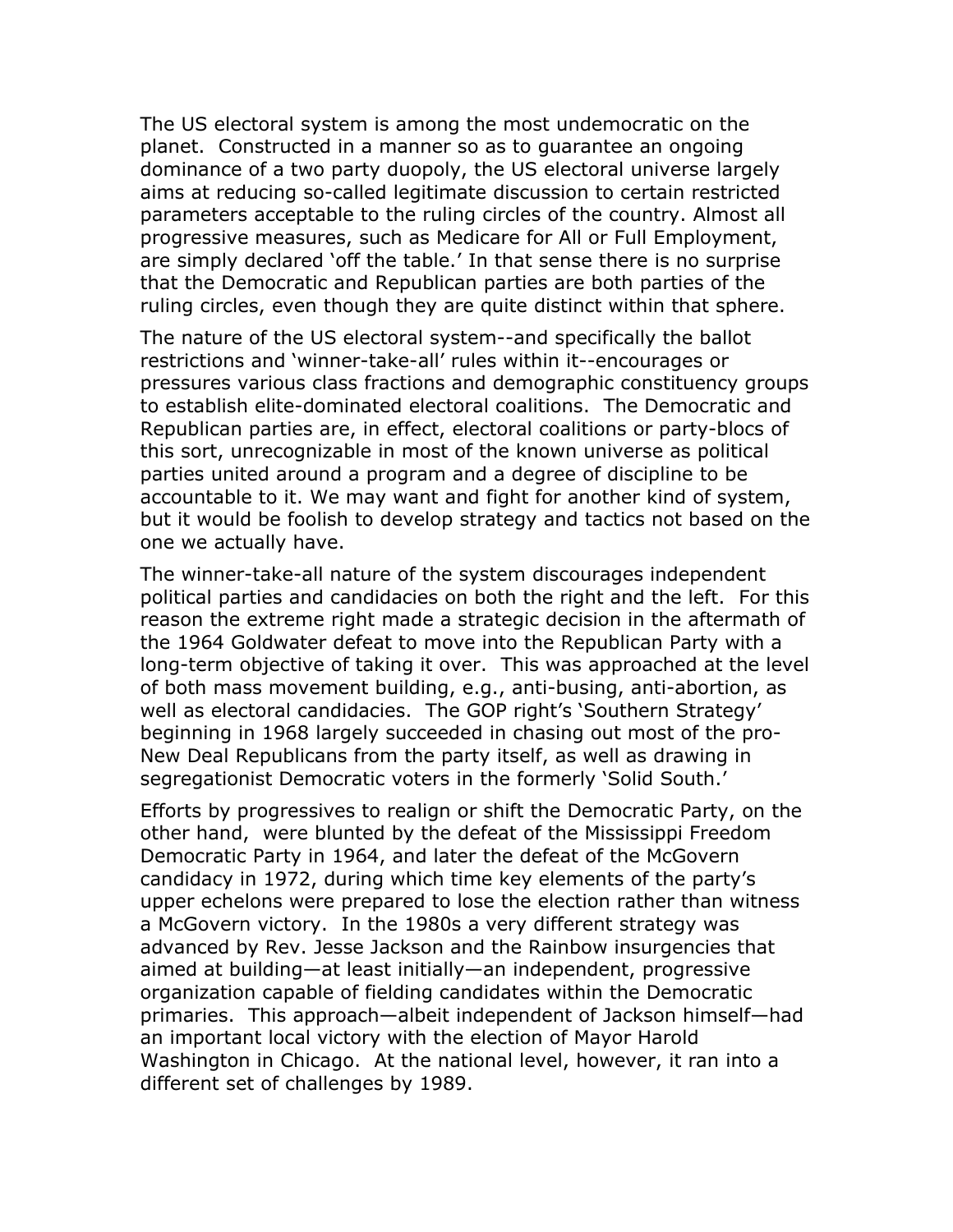In the absence of a comprehensive electoral strategy, progressive forces fall into one of three cul-de-sacs: (1) ad hoc electoralism, i.e., participating in the election cycle but with no long-term plan other than tailing the Democrats; (2) abandoning electoral politics altogether in favor of modern-day anarcho-syndicalist 'pressure politics from below'; or (3) satisfying ourselves with far more limited notions that we can best use the election period in order to 'expose' the true nature of the capitalist system in a massive way by attacking all of the mainstream candidates. We think all of these miss the key point.

### **Our elections are about money and the balance of power**

Money is obvious, particularly in light of the Citizens United Supreme Court decision. The balance of power is primarily at the level of the balancewithin the ruling circles, as well as the level of grassroots power of the various mass movements. The party that wins will succeed on the basis of the sort of electoral coalition that they are able to assemble, co-opt or be pressured by, including but not limited to the policy and interest conflicts playing out within its own ranks.

The weakness of left and progressive forces means we have been largely unable to participate, in our own name and independent of the two party upper crust, in most national-level elections with any hope of success. In that sense most left and progressive interventions in the electoral arena at the national level, especially at the Presidential level, are ineffective acts of symbolic opposition or simply propaganda work aimed at uniting and recruiting far smaller circles of militants. They are not aimed at a serious challenge for power but rather aim to demonstrate a point of view, or to put it more crassly, to 'fly the flag.' The electoral arena is frequently not viewed as an effective site for structural reforms or a more fundamental changing of direction.

Our politics, in this sense, can be placed in two broad groupings politics as self-expression and politics as strategy. In an overall sense, the left needs both of these—the audacity and energy of the former and the ability to unite all who can be united of the latter. But it is also important to know the difference between the two, and which to emphasize and when in any given set of battles.

Consider, for a moment, the reform struggles with which many of us are familiar. Let's say that a community is being organized to address a demand for jobs on a construction site. If the community is not entirely successful in this struggle, it does not mean that the struggle was wrong or inappropriate. It means that the progressives were too weak organizationally and the struggle must continue. The same is true in the electoral arena. The fact that it is generally difficult, in this period, to get progressives elected or that liberal and progressive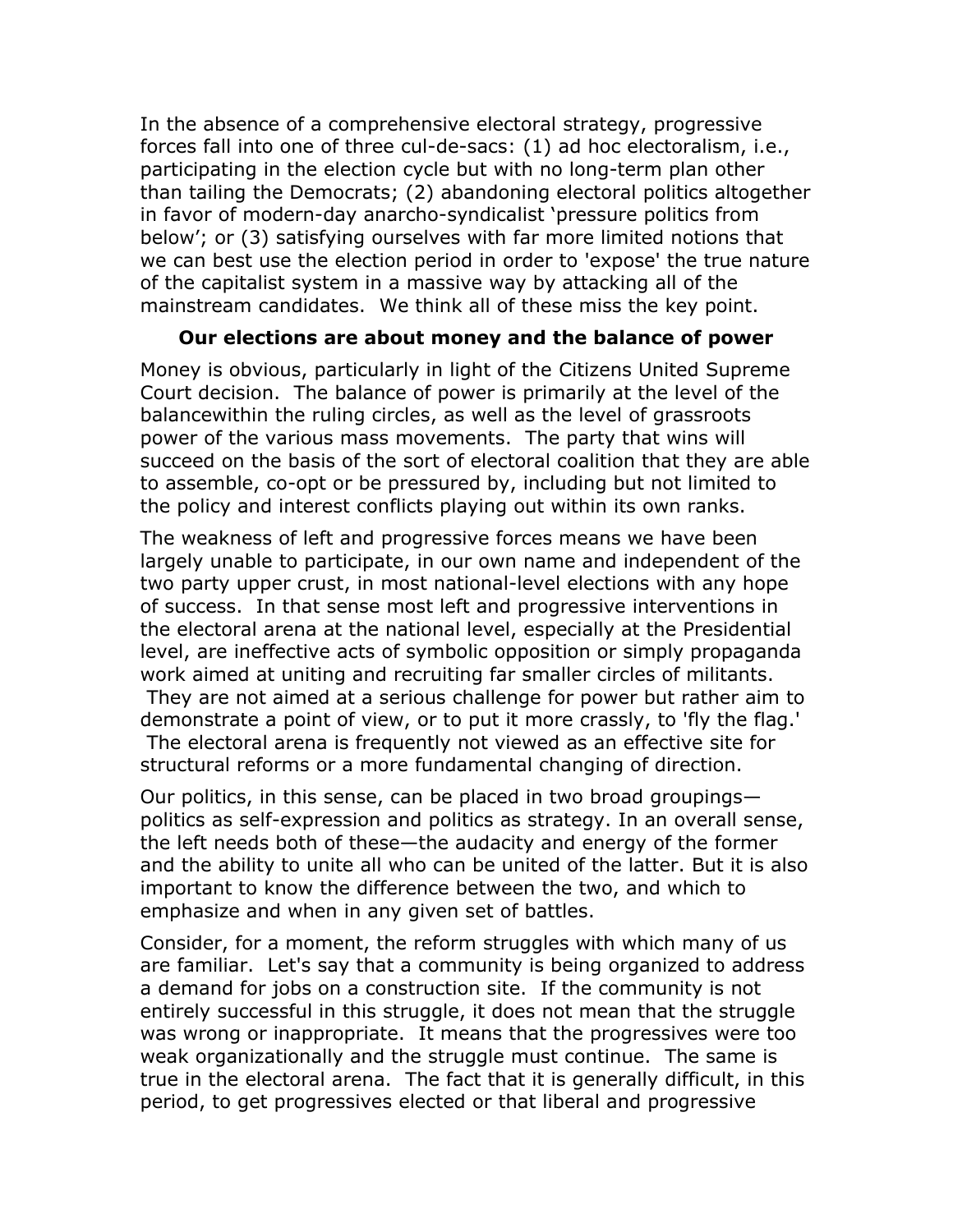candidates may back down on a commitment once elected, does not condemn the arena of the struggle. It does, however, say something about how we might need to organize ourselves better in order to win and enforce accountability.

In part due to justified suspicion of the electoral system and a positive impulse for self-expression and making our values explicit, too many progressives view the electoral realm as simply a canvass upon which various pictures of the ideal future are painted. Instead of constructing a strategy for power that involves a combination of electoral and non-electoral activity, uniting both a militant minority and a progressive majority, there is an impulsive tendency to treat the electoral realm as an idea bazaar rather than as one of the key sites on which the struggle for progressive power unfolds.

### **The Shifts within the Right and the Rise of Irrationalism**

Contrary to various myths, there was no 'golden age' in our country where politicians of both parties got along and politics was clean. U. S. politics has always been dirty. One can look at any number of elections in the 19th century, for instance, with the Hayes-Tilden election of 1876 being among the more notorious, to see examples of electoral chicanery. Elections have been bought and sold and there has been wide-spread voter disenfranchisement. In the late 19th century and early 20th century massive voter disenfranchisement unfolded as part of the rise of Jim Crow segregation. Due to gains by both the populist and socialists is this era, by the 1920s our election laws were 'reformed'—in all but a handful of states—to do away with 'fusion ballots' and other measures previously helpful to new insurgent forces forming independent parties and alliances.

What is significant about the current era has been the steady move of the Republican Party toward the right, not simply at the realm of neoliberal economics (which has also been true of much of the Democratic Party establishment) but also in other features of the 'ideology' and program of the Republicans. For this reason we find it useful to distinguish between conservatives and right-wing populists (and within right-wing populism, to put a spotlight on irrationalism). Right-wing populism is actually a radical critique of the existing system, but from the political right with all that that entails. Uniting with irrationalism, it seeks to build program and direction based largely upon myths, fears and prejudices.

Right-wing populism exists as the equivalent of the herpes virus within the capitalist system. It is always there--sometimes latent, at other times active—and it does not go away. In periods of system distress, evidence of right-wing populism erupts with more force. Of particular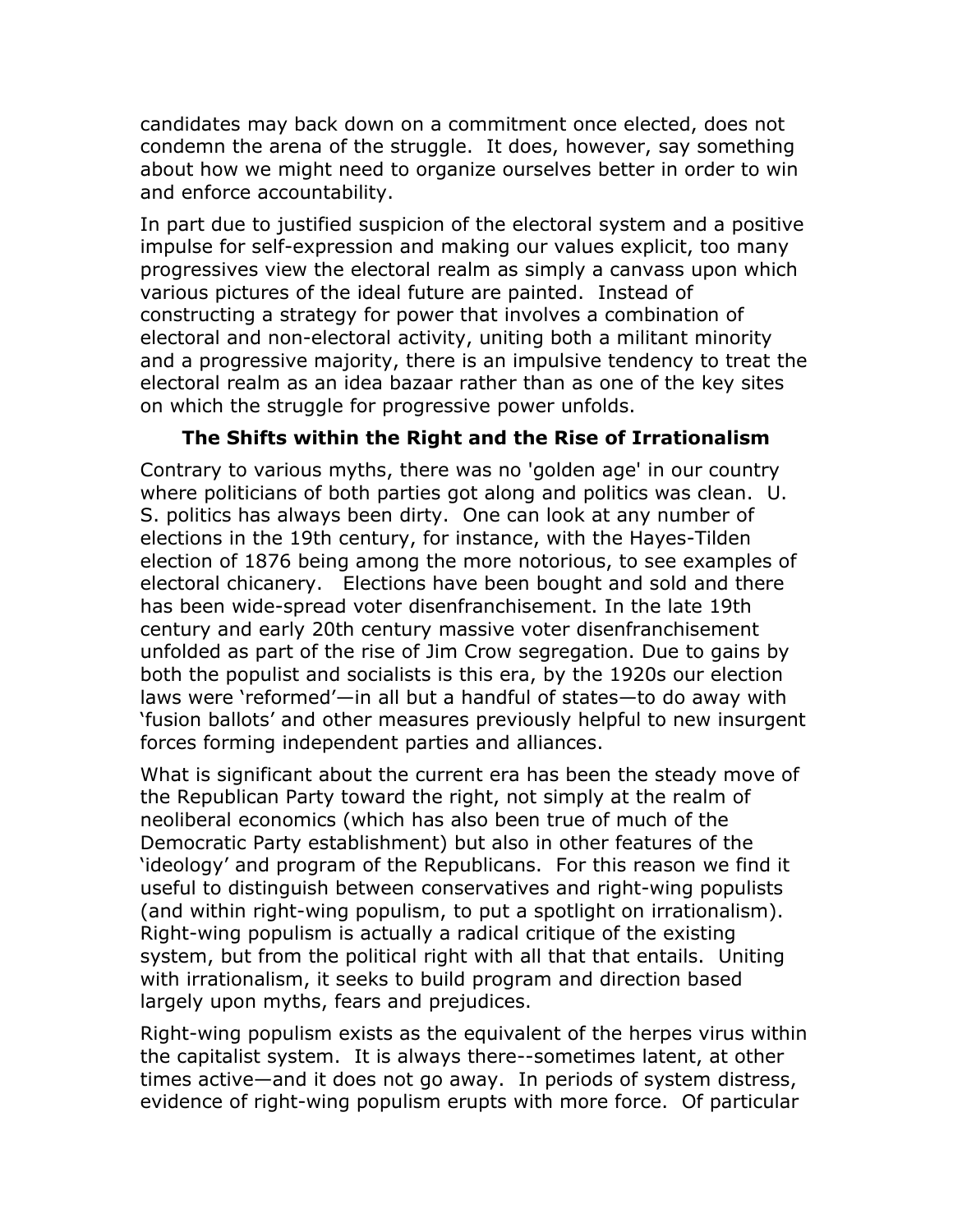importance in understanding right-wing populism is the complex intersection of race, anti-immigrant settler-ism, 'producerism,' homophobia and empire.

In the US, right-wing populism stands as the grassroots defender of white racial supremacy. It intertwines with the traditional myths associated with the "American Dream" and suggests that the US was always to be a white republic and that no one, no people, and no organization should stand in the way of such an understanding. It seeks enemies, and normally enemies based on demographics of 'The Other'. After all, right-wing populism sees itself in the legacy of the likes of Andrew Jackson and other proponents of Manifest Destiny, a view that saw no inconsistency between the notion of a white democratic republic, ethnic cleansing, slavery, and a continental (and later global) empire. 'Jacksonian Democracy' was primarily the complete codification and nationalization of white supremacy in our country's political life.

#### **Irrationalism is rising as an endemic virus in our political landscape**

Largely in times of crisis and uncertainty, virulent forms of irrationalism make an appearance. The threat to white racial supremacy that emerged in the 1960s, for instance, brought forward a backlash that included an irrationalist view of history, e.g., that the great early civilizations on Earth couldn't have arisen from peoples with darker skins, but instead were founded by creatures from other planets. Irrationalism, moreover, was not limited to the racial realm. Challenges to scientific theories such as evolution and climate change are currently on the rise. Irrationalism cries for a return to the past, and within that a mythical past. A component of various right-wing ideologies, especially fascism, irrationalism exists as a form of sophistry, and even worse. It often does not even pretend to hold to any degree of logic, but rather simply requires the acceptance of a series ofnon sequitur assertions.

Right-wing populism and irrationalism have received nationwide reach anchored in institutions such as the Fox network, but also right-wing religious institutions. Along with right-wing talk radio and websites, a virtual community of millions of voters has been founded whose views refuse critique from within. Worse, well-financed and well-endowed walls are established to ensure that the views are not challenged from without. In the 2008 campaign and its immediate aftermath, we witnessed segments of this community in the rise of the 'birther' movement and its backing by the likes of Donald Trump. Like many other cults there were no facts that adherents of the 'birthers' would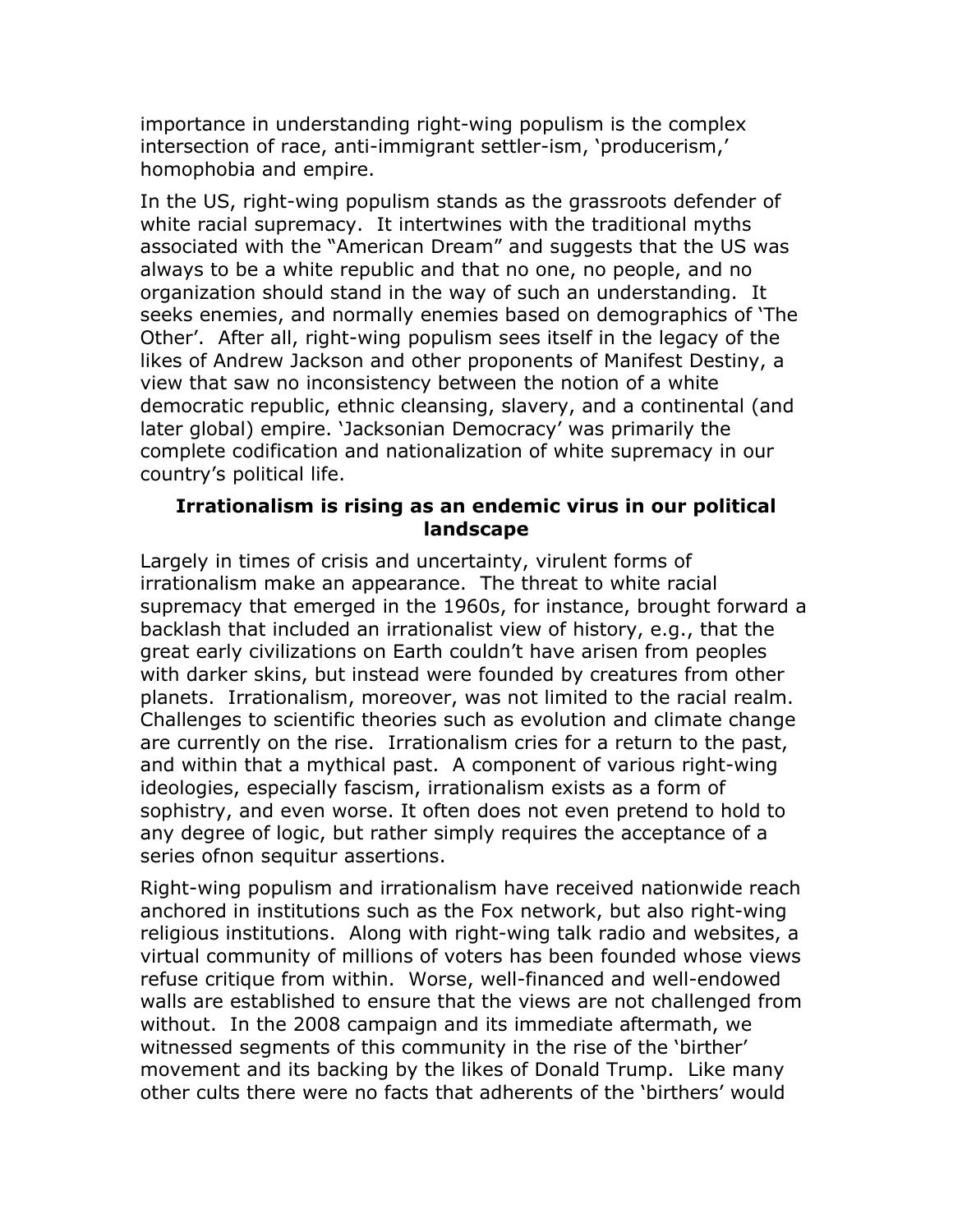accept except those 'facts' which they, themselves, had established. Information contrary to their assertions was swept away. It didn't matter that we could prove Obama was born in the US, because their real point, the he was a Black man, was true.

The 2012 Republican primaries demonstrated the extent to which irrationalism and right-wing populism, in various incarnations, have captured the Republican Party. That approximately 60% of selfidentified Republicans would continue to believe that President Obama is not a legitimate citizen of the USA points to the magnitude of selfdelusion.

### **The Obama campaign of 2008 at the grassroots was nothing short of a mass revolt**

The energy for the Obama campaign was aimed against eight years of Bush, long wars, neoliberal austerity and collapse, and Republican domination of the US government. It took the form of a movementlike embrace of the candidacy of Barack Obama. The nature of this embrace, however, set the stage for a series of both strategic and tactical problems that have befallen progressive forces since Election Day 2008.

The mis-analysis of Obama in 2007 and 2008 by so many people led to an overwhelming tendency to misread his candidacy. In that period, we—the authors of this essay—offered critical support and urged independent organization for the Obama candidacy in 2008 through the independent 'Progressives for Obama' project. We were frequently chastised by some allies at the time for being too critical, too idealistic, too 'left', and not willing to give Obama a chance to succeed. Yet our measured skepticism, and call for independence and initiative in a broader front, was not based on some naïve impatience. Instead, it was based on an assessment of who Obama was and the nature of his campaign for the Presidency.

## **Obama was and is a corporate liberal**

Obama is an eloquent speaker who rose to the heights of US politics after a very difficult upbringing and some success in Chicago politics. But as a national figure, he always positioned himself not so much as a fighter for the disenfranchised but more as a mediator of conflict, as someone pained by the growth of irrationalism in the USA and the grotesque image of the USA that much of the world had come to see. To say that he was a reformer does not adequately describe either his character or his objectives. He was cast as the representative, wittingly or not, of the ill-conceived 'post-Black politics era' at a moment when much of white America wanted to believe that we had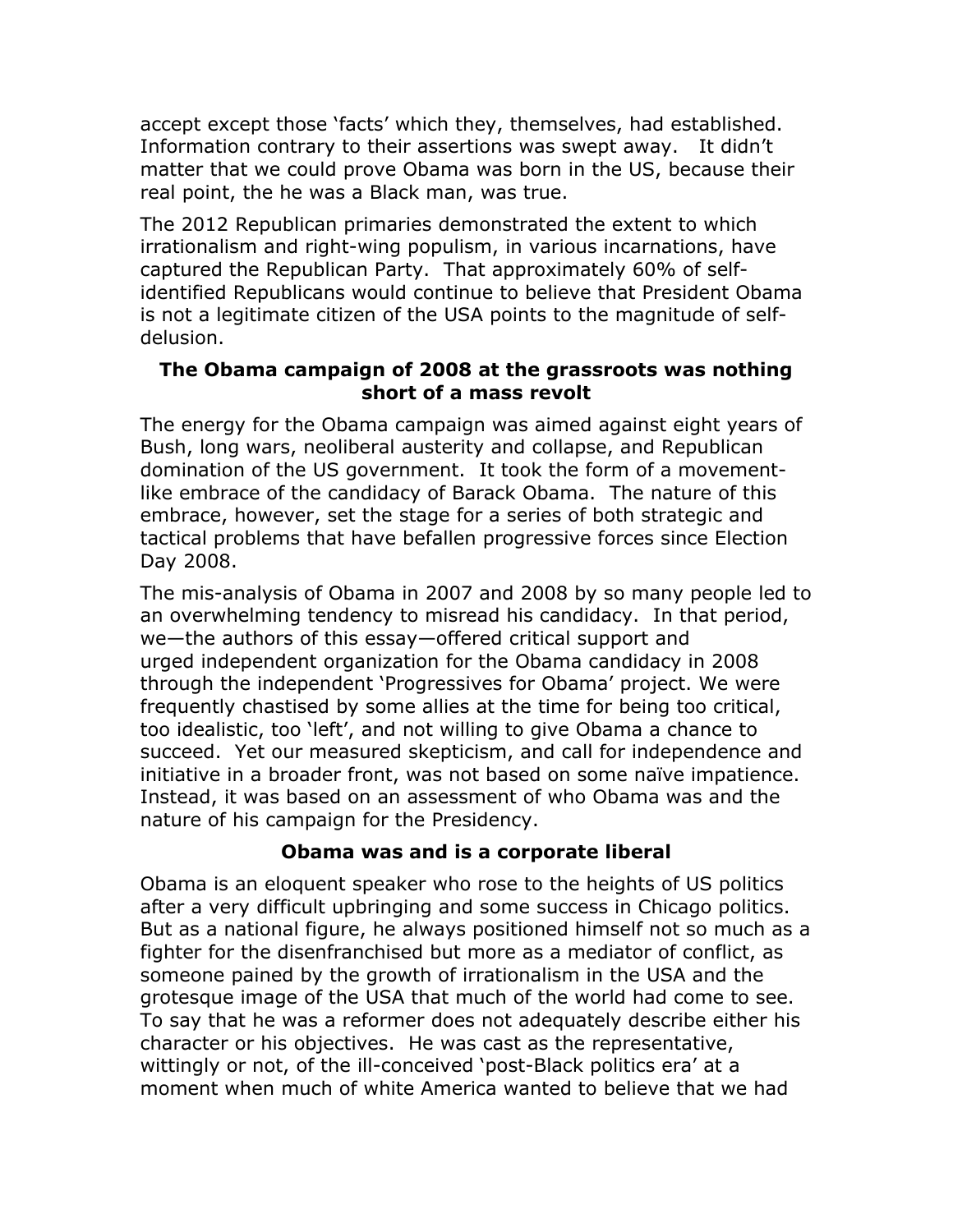become 'post-racial.' He was a political leader and candidate trying to speak to the center, in search of a safe harbor. He was the person to save US capitalism at a point where everything appeared to be imploding.

For millions, who Obama actually was, came to be secondary to what he represented for them. This was the result of a combination of wishful thinking, on the one hand, and strongly held progressive aspirations, on the other. In other words, masses of people wanted change that they could believe in. They saw in Obama the representative of that change and rallied to him. While it is quite likely that Hillary Clinton, had she received the nomination, would also have defeated McCain/Palin, it was the Obama ticket and campaign that actually inspired so many to believe that not only could there be an historical breakthrough at the level of racial symbolism—a Black person in the White House—but that other progressive changes could also unfold. With these aspirations, masses of people, including countless numbers of left and progressive activists, were prepared to ignore uncomfortable realities about candidate Obama and later President Obama.

There are two examples that are worth mentioning here. One, the matter of race. Two, the matter of war. With regard to race, Obama never pretended that he was anything other than Black. Ironically, in the early stages of his campaign many African Americans were far from certain how 'Black' he actually was. Yet the matter of race was less about who Obama was—except for the white supremacists—and more about race and racism in US history and current reality.

Nothing exemplified this better than the controversy surrounding Rev. Jeremiah Wright, followed by Obama's historic speech on race in Philadelphia. Wright, a liberation theologian and progressive activist, became a target for the political right as a way of 'smearing' Obama. Obama chose to distance himself from Wright, but in a very interesting way. He upheld much of Wright's basic views of US history while at the same time acting as if racist oppression was largely a matter of the past. In that sense he suggested that Wright's critique was outdated.

Wright's critique was far from being outdated. Yet in his famous speech on race, Obama said much more of substance than few mainstream politicians had ever done. In so doing, he opened the door to the perception that something quite new and innovative might appear in the White House. He made no promises, though, which is precisely why suggestions of betrayal are misplaced. There was no such commitment in the first place.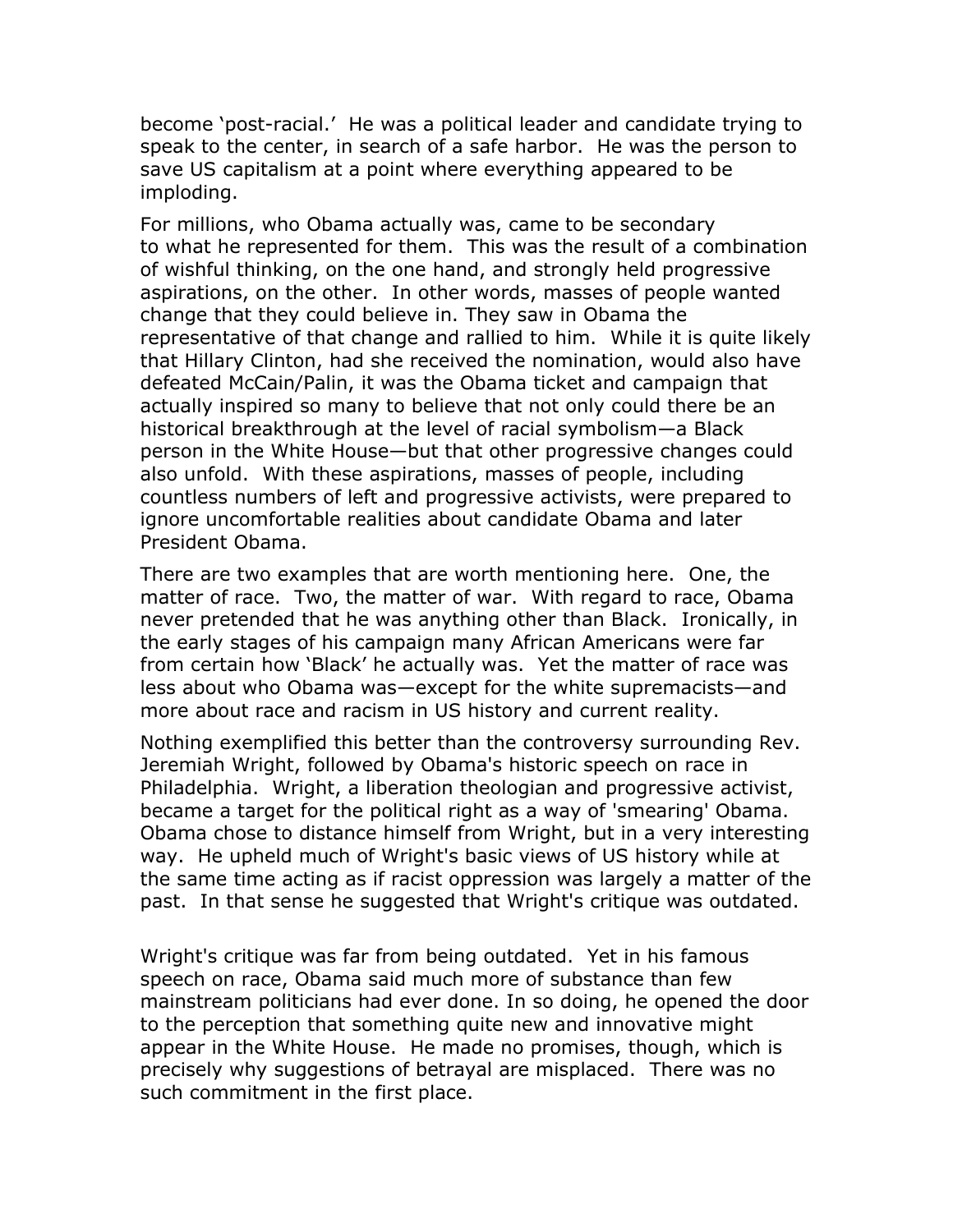With regard to war, there was something similar. Obama came out against the Iraq War early, before it started. He opposed it at another rally after it was underway. To his credit, US troops have been withdrawn from Iraq. He never, however, came out against war in general, or certainly against imperialist war. In fact, he made it clear that there were wars that he supported, including but not limited to the Afghanistan war. Further, he suggested that if need be he would carry out bombings in Pakistan. Despite this, much of the antiwar movement and many other supporters assumed that Obama was the antiwar candidate in a wider sense than his opposition to the war in Iraq. Perhaps 'assumed' is not quite correct; they wanted him to be the antiwar candidate who was more in tune with their own views.

With Obama's election, the wishful thinking played itself out, to some degree, in the form of inaction and demobilization. Contrary to the complaints of some on the Left, Obama and his administration cannot actually be blamed for this. There were decisions made in important social movements and constituencies to (1) assume that Obama would do the 'right thing,' and, (2) provide Obama 'space' rather than place pressure on him and his administration. This was a strategic mistake. And when combined with a relative lack of consolidating grassroots campaign work into ongoing independent organization at the grassroots, with the exception of a few groups, such as the Progressive Democrats of America, it was an important opportunity largely lost.

There is one other point that is worth adding here. Many people failed to understand that the Obama administration was not and is not the same as Obama the individual, and occupying the Oval Office is not the same as an unrestricted ability to wield state power. 'Team Obama' is certainly chaired by Obama, but it remains a grouping of establishment forces that share a common framework—and common restrictive boundaries. It operates under different pressures and is responsive--or not--to various specific constituencies. For instance, in 2009, when President Zelaya of Honduras was overthrown in a coup, President Obama responded--initially--with a criticism of the coup. At the end of the day, however, the Obama administration did nothing to overturn the coup and to ensure that Honduras regained democracy. Instead the administration supported the 'coup people.' Did this mean that President Obama supported the coup? It does not really matter. What matters is that his administration backtracked on its alleged opposition to the coup and then did everything in their power to ensure that President Zelaya could not return. This is why the focus on Obama the personality is misleading and unhelpful.

#### **No Struggle, No Progress**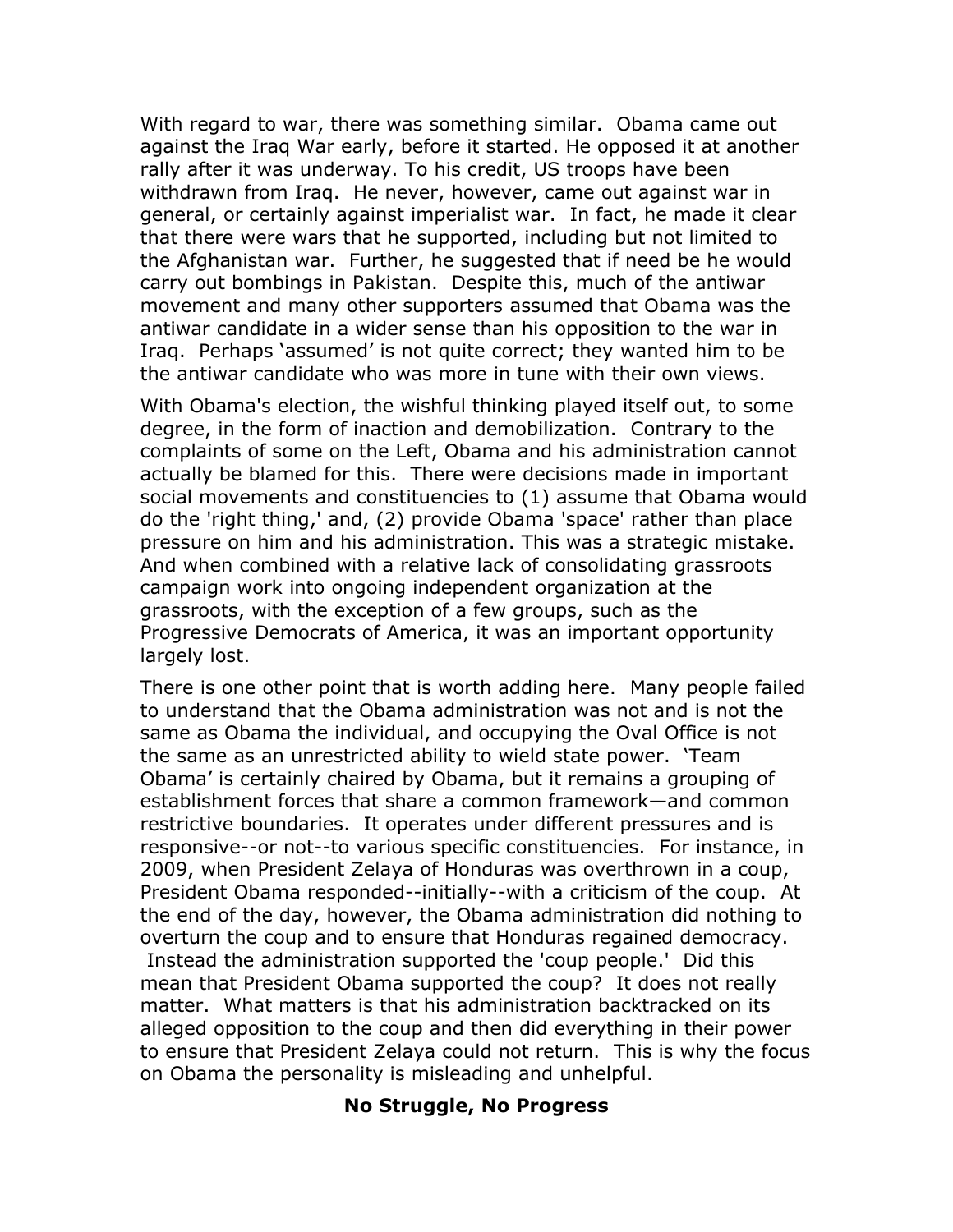President Obama turned out not to be the progressive reformer that many people had hoped. At the same time, however, he touched off enough sore points for the political Right that he became a lightning rod for everything that they hated and feared. This is what helps us understand the circumstances under which the November 2012 election is taking place.

As a corporate liberal, Obama's strategy was quite rational in those terms. First, stabilize the economy. Second, move on health insurance. Third, move on jobs. Fourth, attempt a foreign policy breakthrough. Contrary to the hopes of much of his base, Obama proceeded to tackle each of these narrowly as a corporate 'bipartisan' reformer rather than as a wider progressive champion of the underdog. That does not mean that grassroots people gained nothing. Certainly preserving General Motors was to the benefit of countless auto workers and workers in related industries. Yet Obama's approach in each case was to make his determinations by first reading Wall Street and the corporate world and then extending the olive branch of bi-partisanship to his adversaries on the right. This, of course, led to endless and largely useless compromises, thereby demoralizing his base in the progressive grassroots.

### **While Obama's base was becoming demoralized, the political right was becoming energized**

It did not matter that Obama was working to preserve capitalism. As far as the right was concerned, there were two sins under which he was operating: some small degree of economic re-distributionism and the fact that Obama was Black. The combination of both made Obama a demon, as far as the right was concerned, who personified Black power, anti-colonialism and socialism, all at the same time.

## **The Upset Right and November 2012**

We stress the need to understand that Obama represents an irrational symbol for the political right, and a potent symbol that goes way beyond what Obama actually stands for and practices. The right, while taking aim at Obama, also seeks, quite methodically and rationally, to use him to turn back the clock. They have created a common front based on white revanchism (a little used but accurate term for an ideology of revenge), on political misogynism, on anti-'freeloader' themes aimed at youth, people of color and immigrants, and a partial defense of the so-called 1%. Rightwing populism asserts a 'producer' vs. 'parasites' outlook aimed at the unemployed and immigrants below them and 'Jewish bankers and Jewish media elites' above them. Let us emphasize that this is a front rather than one coherent organization or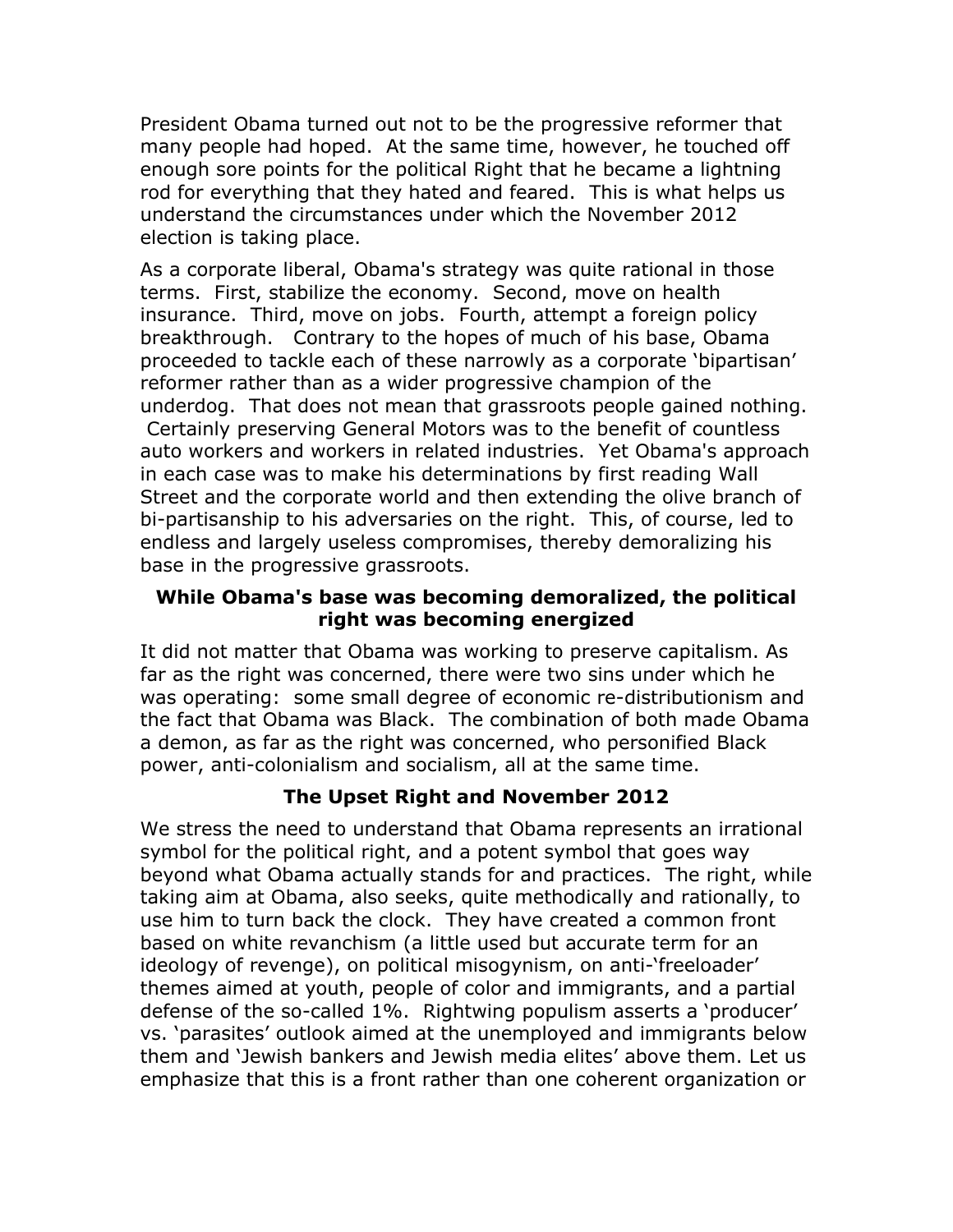platform. It is an amalgam, but an amalgam of ingredients that produces a particularly nasty US-flavored stew of right-wing populism.

Reports of declining Obama support among white workers is a good jumping off point in terms of understanding white revanchism. Obama never had a majority among them as a whole, although he did win a majority among younger white workers. White workers have been economically declining since the mid-1970s. This segment of a larger multinational and multiracial working class is in search of potential allies, but largely due to a combination of race and low unionization rates finds itself being swayed by right-wing populism. Along with other workers it is insecure and deeply distressed economically, but also finds itself in fear—psychologically—for its own existence as the demographics of the USA undergoes significant changes. They take note of projections that the US, by 2050, will be a majority of minorities of people of color. They perceive that they have gotten little from Obama, but more importantly they are deeply suspicious as to whether a Black leader can deliver anything at all to anyone.

Political misogynism—currently dubbed 'the war on women'---has been on the rise in the US for some time. The 'New Right' in the 1970s built its base in right-wing churches around the issue in the battles over abortion and reproduction rights, setting the stage for Reagan's victory. In the case of 2012, the attacks on Planned Parenthood along with the elitist dismissal of working mothers have been representative of the assertion of male supremacy, even when articulated by women. This in turn is part of a global assault on women based in various religious fundamentalisms that have become a refuge for economically displaced men and for gender-uncomfortable people across the board.

The attack on 'slacker,' 'criminal' and 'over-privileged' youth, especially among minorities, is actually part of what started to unfold in the anti-healthcare antics of the Tea Party. Studies of the Tea Party movement have indicated that they have a conceptualization based on the "deserving" and "undeserving" populations. They and many others on the right are deeply suspicious, if not in outright opposition, to anything that they see as distributing away from them any of their hard-won gains. They believe that they earned and deserve what they have and that there is an undeserving population, to a great extent youth (but also including other groups), who are looking for handouts. This helps us understand that much of the right-wing populist movement is a generational movement of white baby-boomers and older who see the ship of empire foundering and wish to ensure that they have life preservers, if not life-boats.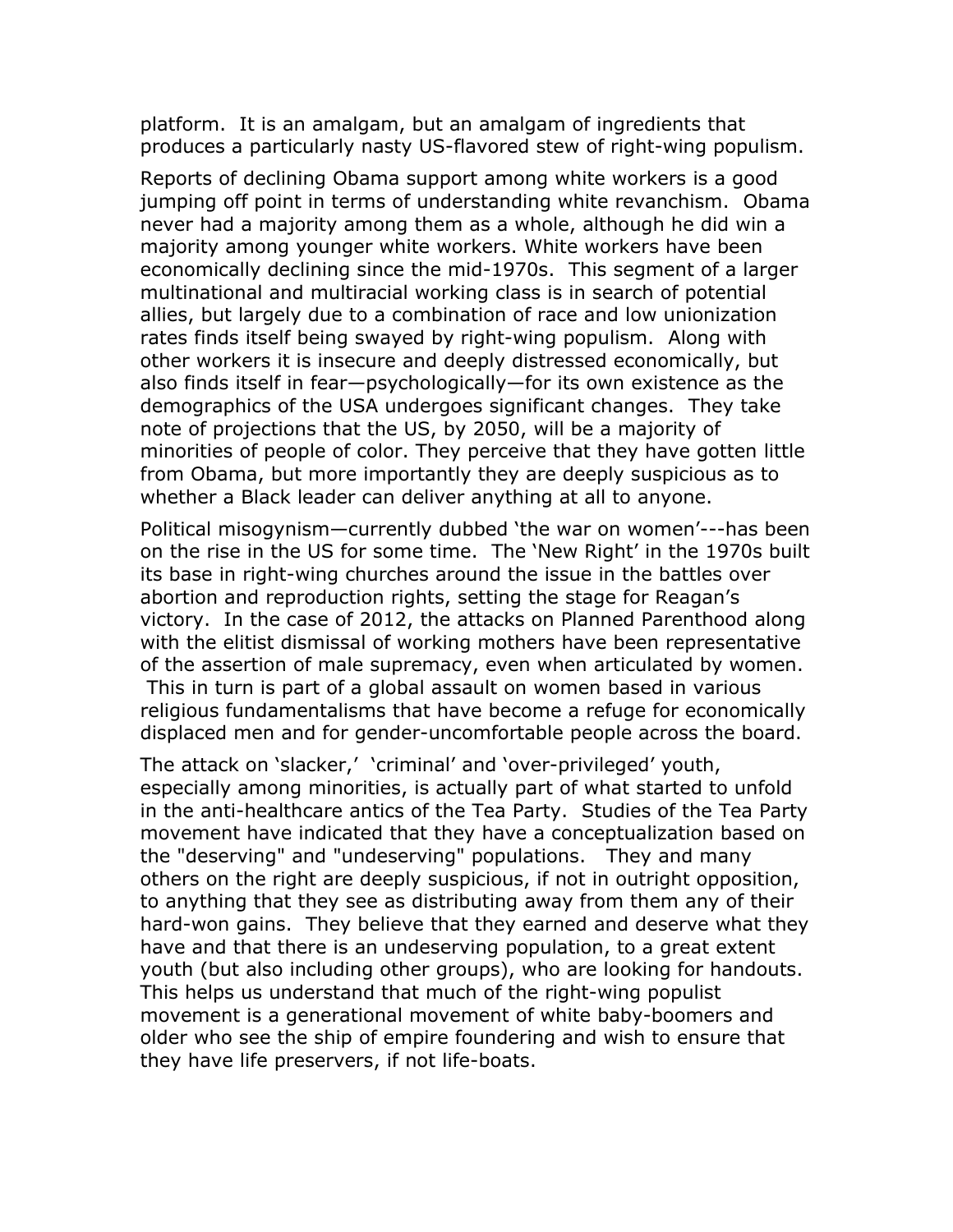The defenders of the 1% are an odd breed. Obviously that includes the upper crust, but it also includes a social base that believes that the upper crust earned their standing. Further, this social base believes or wishes to believe that they, too, will end up in that echelon. Adhering to variations of Reaganism, 'bootstrapping' or other such ideologies, they wish to believe that so-called free market capitalism is the eternal solution to all economic problems. Despite the fact that the Republican economic program is nothing more or less than a retreading of George W. Bush's failed approach, they believe that it can be done differently.

### **Empire, balance of forces and the lesser of two evils**

The choice in November 2012 does not come down to empire vs. noempire. While anyone can choose to vote for the Greens or other nontraditional political parties, the critical choice and battleground continues to exist in the context of a two-party system within the declining US empire. The balance of forces in 2012 is such that those who are arrayed against the empire are in no position to mount a significant electoral challenge on an anti-imperialist platform.

To assume that the November elections are a moment to display our antipathy toward empire, moreover, misses entirely what is unfolding. This is not a referendum on the "America of Empire": it is a referendum pitting the "America of Popular Democracy"—the progressive majority representing the changing demographics of the US and the increasing demands for broad equality and economic relief, especially the unemployed and the elderly—against the forces of unfettered neoliberalism and far right irrationalism. Obama is the face on the political right's bull's eye, and stands as the key immediate obstacle to their deeper ambitions. We, on the left side of the aisle, recognize that he is not our advocate for the 99%. Yet and quite paradoxically, he is the face that the right is using to mobilize its base behind irrationalism and regression.

#### **That's why we argue that Obama's record is really not what is at stake in this election**

Had the progressive social movements mobilized to push Obama for major changes we could celebrate; had there been progressive electoral challenges in the 2010 mid-term elections and even in the lead up to 2012 (such as Norman Solomon's congressional challenge in California, which lost very narrowly), there might be something very different at stake this year. Instead what we have is the face of open reaction vs. the face of corporate liberalism, of 'austerity and war on steroids' vs. 'austerity and war in slow motion.'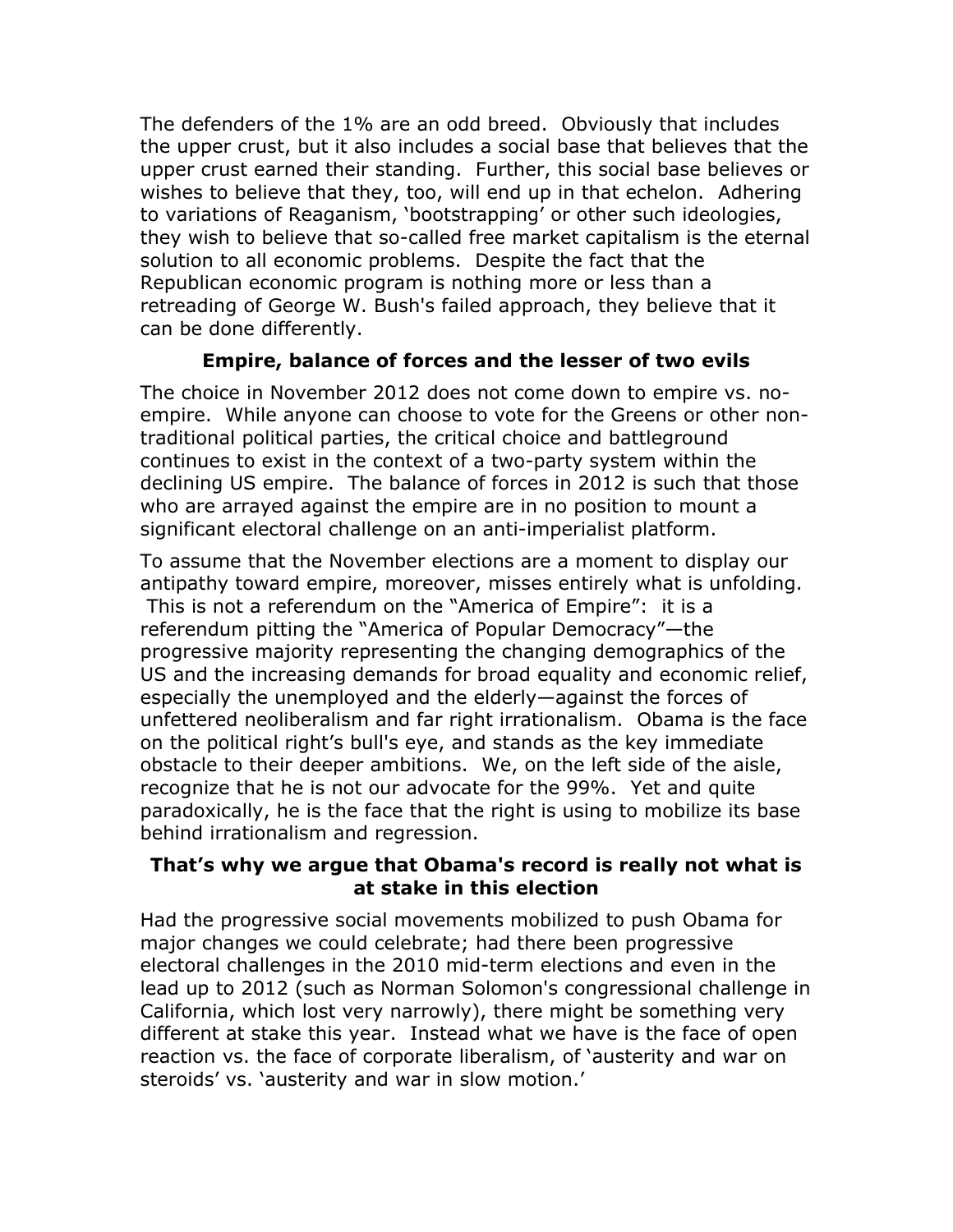This raises an interesting question about the matter of the "lesser of two evils," something which has become, over the years, a major concern for many progressives. Regularly in election cycles some progressives will dismiss supporting any Democratic Party candidate because of a perceived need to reject "lesser evil-ism", meaning that Democrats will always strike a pose as somewhat better than the GOP, but remain no different in substance. In using the anti-'lesser evil-ism' phraseology, the suggestion is that it really does not matter who wins because they are both bad. Eugene Debs is often quoted—better to vote for what you want and not get it, than to vote for what you oppose and get it. While this may make for strong and compelling rhetoric and assertions, it makes for a bad argument and bad politics.

In elections progressives need to be looking very coldly at a few questions:

- 1. Are progressive social movements strong enough to supersede or bypass the electoral arena altogether?
- 2. Is there a progressive candidate who can outshine both a reactionary and a mundane liberal, and win?
- 3. What would we seek to do in achieving victory?
- 4. What is at stake in that particular election?

In thinking through these questions, we think the matter of a lesser of two evils is a tactical question of simply voting for one candidate to defeat another, rather than a matter of principle. Politics is frequently about the lesser of two evils. World War II for the USA, Britain and the USSR was all about the lesser of two evils. Britain and the USA certainly viewed the USSR as a lesser evil compared with the Nazi Germany, and the USSR came to view the USA and Britain as the lesser evils. Neither side trusted the other, yet they found common cause against a particular enemy. There are many less dramatic examples, but the point is that it happens all the time. It's part of 'politics as strategy' mentioned earlier.

It is for these reasons that upholding the dismissal of the 'lesser evilism' is unhelpful. Yes, in this case, Obama is aptly described as the lesser of two evils. He certainly represents a contending faction of empire. He has continued the drone attacks in Afghanistan and Pakistan. His healthcare plan is nowhere near as helpful as would be Medicare for All. He has sidelined the Employee Free Choice Act that would promote unionization. What this tells us is that Obama is not a progressive. What it does not tell us is how to approach the elections.

## **Approaching November**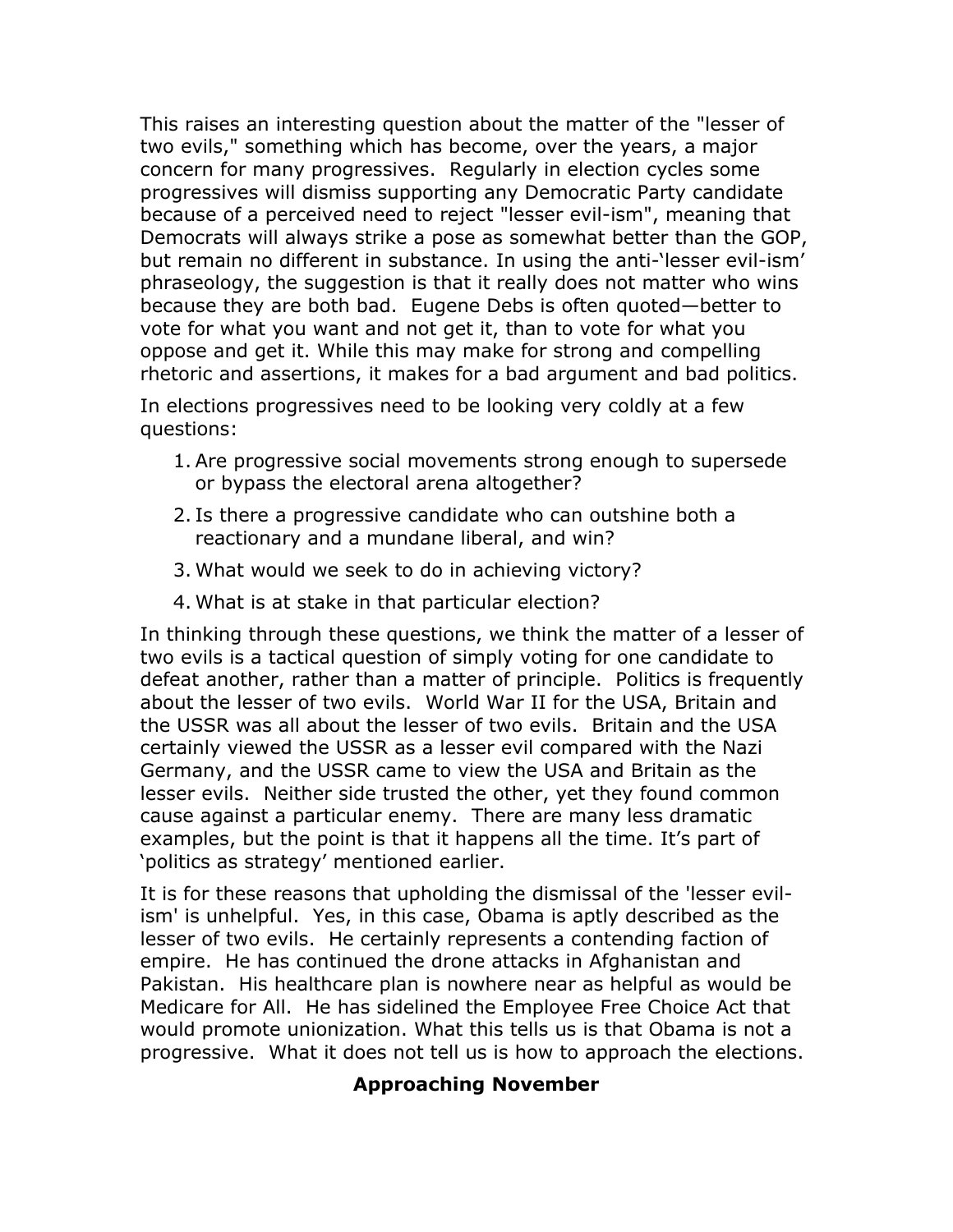The political right, more than anything, wishes to turn November 2012 into a repudiation of the changing demographics of the US and an opportunity to reaffirm not only the empire, but also white racial supremacy. In addition to focusing on Obama they have been making what are now well-publicized moves toward voter suppression, with a special emphasis on denying the ballot to minority, young, formerly incarcerated and elderly voters. This latter fact is what makes ridiculous the suggestion by some progressives that they will stay home and not vote at all.

The political right seeks an electoral turn-around reminiscent of the elections at the end of the 19th century in the South that disenfranchised African Americans and many poor whites. This will be their way of holding back the demographic and political clocks. And, much like the disenfranchisement efforts at the end of the 19th century, the efforts in 2012 are playing on racial fears among whites, including the paranoid notion that there has been significant voter fraud carried out by the poor and people of color (despite all of the research that demonstrates the contrary!).

Furthermore, this is part of a larger move toward greater repression, a move that began prior to Obama and has continued under him. It is a move away from democracy as neo-liberal capitalism faces greater resistance and the privileges of the "1%" are threatened. Specifically, the objective is to narrow the franchise in very practical terms. The political right wishes to eliminate from voting whole segments of the population, including the poor. Some right-wingers have even been so bold as to suggest that the poor should not be entitled to vote.

November 2012 becomes not a statement about the Obama presidency, but a defensive move by progressive forces to hold back the 'Caligulas' on the political right. It is about creating space and using mass campaigning to build new grassroots organization of our own. It is not about endorsing the Obama presidency or defending the official Democratic platform. But it is about resisting white revanchism and political misogynism by defeating Republicans and pressing Democrats with a grassroots insurgency, while advancing a platform of our own, one based on the 'People's Budget' and antiwar measures of the Congressional Progressive Caucus. In short, we need to do a little 'triangulating' of our own.

### **Why do we keep getting ourselves into this hole?**

Our answer to this question is fairly straight forward. In the absence of a long-term progressive electoral strategy that is focused on winning power, we will find ourselves in this "Groundhog Day" scenario again and again. Such a strategy cannot be limited to the running of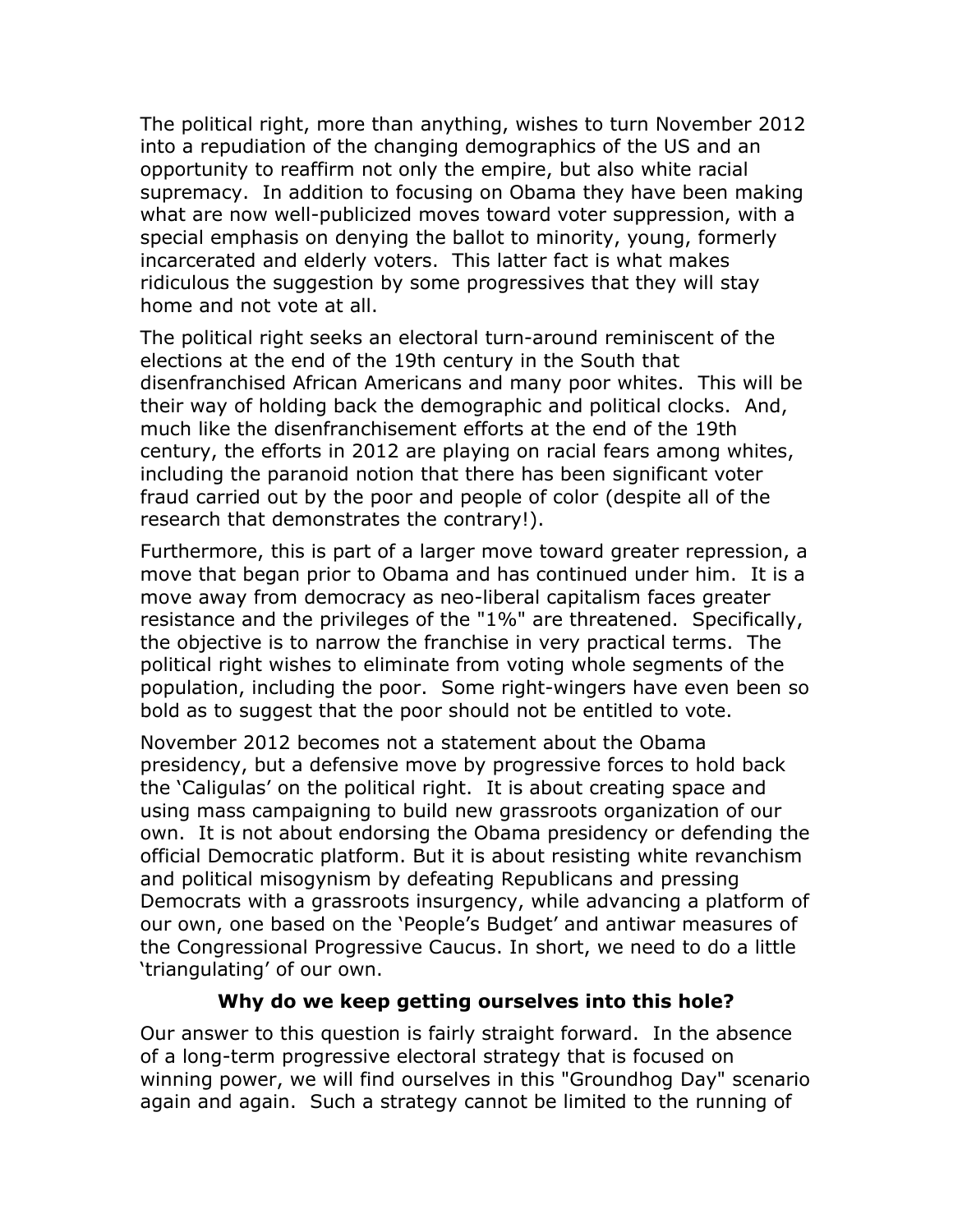symbolic candidates time and again as a way of rallying the troops. Such an approach may feel good or help build socialist recruitment, but it does not win power. Nor can we simply tail the Democrats.

The central lesson we draw from the last four years has less to do with the Obama administration and more to do with the degree of effective organization of social movements and their relationship to the White House, Congress and other centers of power. The failure to put significant pressure on the Obama administration--combined with the lack of attention to the development of an independent progressive strategy, program and organizational base--has created a situation whereby frustration with a neo-liberal Democratic president could lead to a major demobilization. At bottom this means further rightward drift and the entry into power of the forces of irrationalism.

Crying over this situation or expressing our frustration with Obama is of little help at this point. While we will continue to push for more class struggle approaches in the campaign's messages, the choice that we actually face in the immediate battle revolves around who would we rather fight after November 2012: Obama or Romney? Under what administration are progressives more likely to have more room to operate? Under what administration is there a better chance of winning improvements in the conditions of the progressive majority of this country? These are the questions that we need to ask. Making a list of all of the things that Obama has not done and the fact that he was not a champion of the progressive movement misses a significant point: he was never the progressive champion. He became, however, the demon for the political right and the way in which they could focus their intense hatred of the reality of a changing US, and, indeed, a changing world.

We urge all progressives to deal with the reality of this political moment rather than the moment we wish that we were experiencing. In order to engage in politics, we need the organizations to do politics with, organizations that belong to us at the grassroots. That ball is in our court, not Obama's. In 2008 and its aftermath, too many of us let that ball slip out of our hands, reducing us to sideline critics, reducing our politics to so much café chatter rather than real clout. Let's not make that mistake again.

Note: This commentary was originally published on [Alternet.org.](http://www.alternet.org/election-2012/2012-elections-have-little-do-obamas-record-which-why-we-are-voting-him)

BlackCommentator.com Editorial Board member and Columnist, Bill Fletcher, Jr., is a Senior Scholar with the [Institute for Policy Studies,](http://www.ips-dc.org/) the immediate past president of **TransAfricaForum**, and the author of ["They're Bankrupting Us" - And Twenty Other Myths about Unions.](http://www.blackcommentator.com/beacon_press_fletcher.html) He is also the co-author of Solidarity Divided: The Crisis in Organized